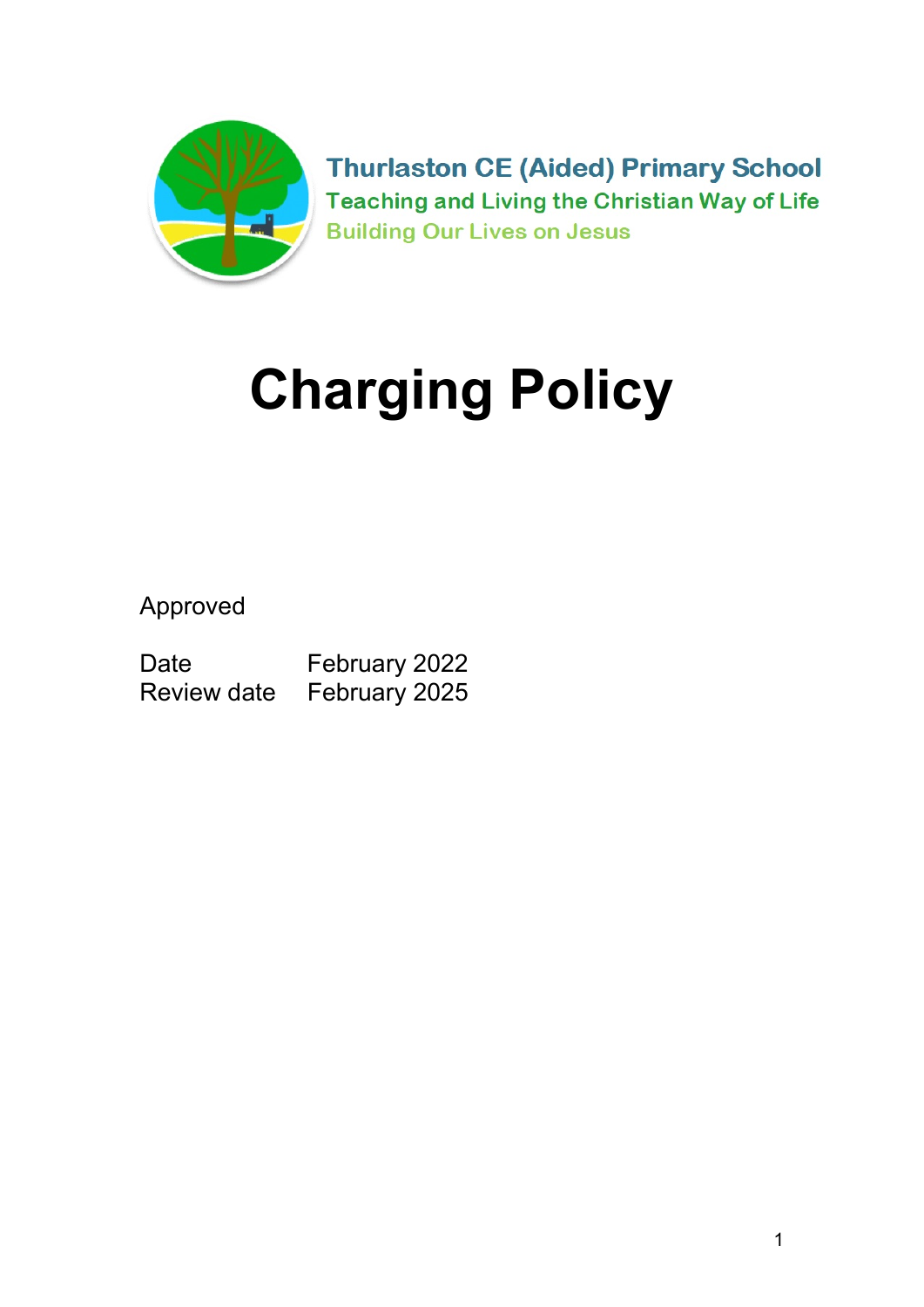In accordance with our vision of Teaching and Living the Christian Way of Life: Building our Lives on Jesus, we believe that all should share together and no-one should be disadvantaged because of lack of means.

### **Principles**

Under the provisions of the 1988 Education Act schools may not charge for the following:

- a) educational activities taking place wholly or mainly in school hours
- b) materials, books or equipment used in connection with education during school hours
- c) transport to places where education is to be provided for pupils

Furthermore schools may not charge for the education provided wholly or mainly in out of school time if it is a requirement of the National Curriculum.

However, under section 118 of the Act schools are entitled to invite voluntary contributions from parents for the benefit of the school or in support of any activity organised by the school.

The Governors of this school support the principle of free school education as a right of all children. They also recognise that the school may incur exceptional costs in organising activities such as swimming or educational visits and in these cases the school's charging policy would invite voluntary contributions from parents. In the past such activities have been supported by parental contributions and governors believe that parents will wish to continue to contribute in this way, so that their children can enjoy as full and broad a curriculum as possible.

#### Swimming

Swimming takes place on the basis of parental contributions and a clear understanding that school swimming tuition can be maintained only if all parents make a voluntary contribution. In circumstances were insufficient contributions are made to make the activity viable schools are advised to consider whether it should be cancelled.

#### Educational Visits and Excursions

These should continue in the same way as swimming with parents being invited to make voluntary contributions. All contributions should be received well in advance so that contractual arrangements with third party suppliers, such as coach firms, can be made without loss to the school. (Governors have noted that parents who change their minds and refuse to make voluntary contributions cannot be obliged to honour their original commitments.

Under the provision of the 1988 Act the school may make a charge for board and lodging arising through residential visits, regardless of whether these take place in school time. (Though the act requires that these charges, if made, should be remitted for parents who receive income support or various family benefits.) Under no circumstances may such a charge exceed the actual cost per pupil.)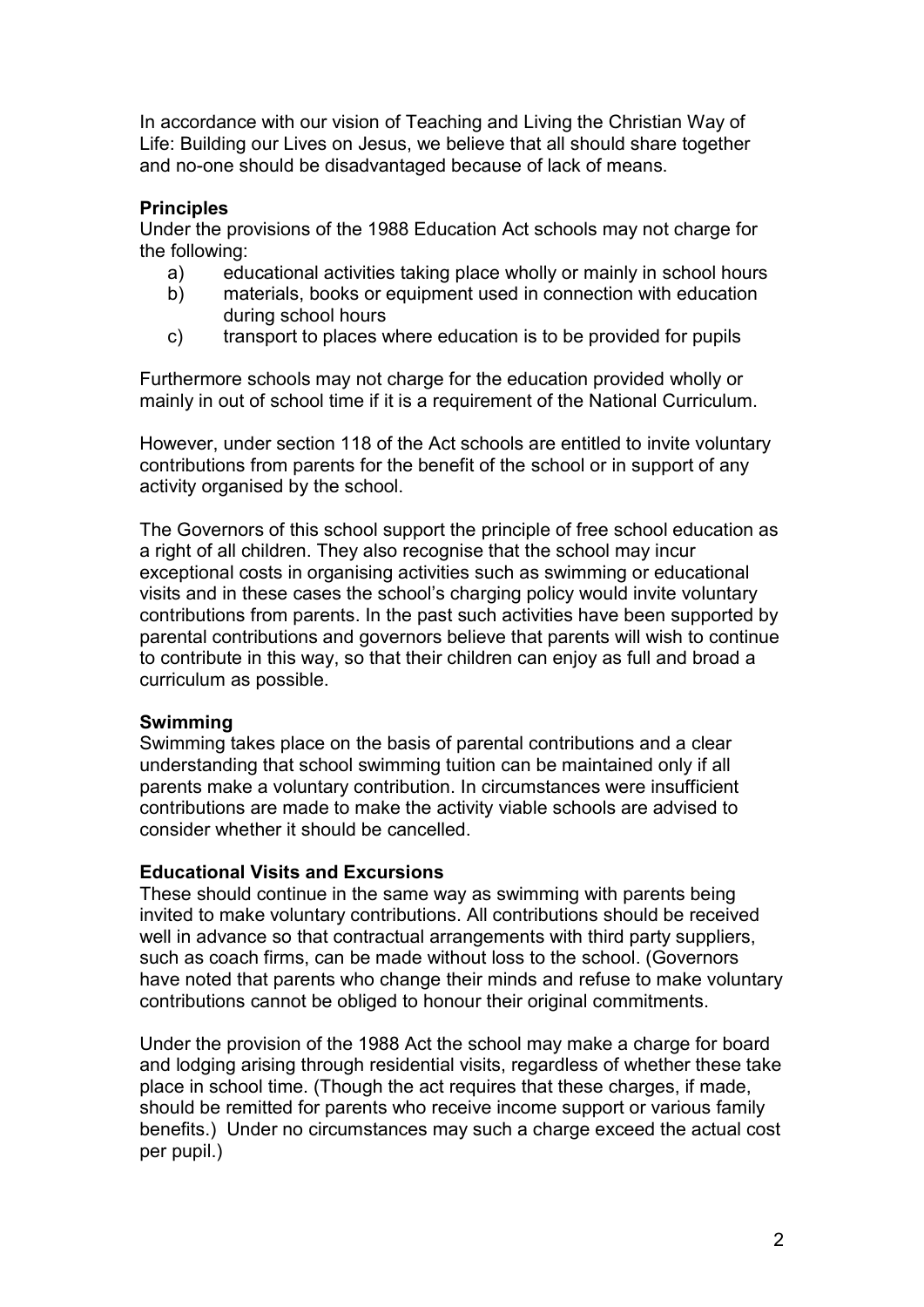#### Music

Under the Charges for Music Tuition ('England) Regulations 2007 charges may be made for music tuition requested by the parents either individually or in groups of any size, provided that tuition is not provided under the first access to the key stage Instrumental and Vocal Tuition Programme. No charge will be made for any pupil who is looked after by a local authority (within the meaning of section 22(I) of the Children Act 1989.)

The school encourages the learning of a musical instrument. The school will try to facilitate the learning of instruments but the full cost will usually be passed on to parents or they will be invoiced directly by the provider. All contracts are between the provider and the parent. The governors will try to support pupils who have started to learn a musical instrument and who find that they are no longer able to continue with paying the full amounts. This will only be for instruments taught in school and will be at the discretion of the Headteacher.

#### Extra Curricular Activities

The school provides or facilitates a range of extra curricular activities. Those run by school teaching staff are run on a voluntary basis and no charge will be made. Those provided by externally run organisations will be charged for at full cost unless the school can find funding other than from the schools delegated budget to fund them.

#### Voluntary Contributions

When inviting voluntary contributions from parents, Governors propose that the school follows the guidance from the Department for Education on "Charging for School Activities" October 2014.

Nothing in legislation prevents the school governing body or local authority from asking for voluntary contributions for the benefit of the school or any school activities. However, if the activity cannot be funded without voluntary contributions, the governing body or head teacher will make this clear to parents at the outset. The governing body or head teacher will also make it clear to parents that there is no obligation to make any contribution.

It is important to note that no child will be excluded from an activity simply because his or her parents are unwilling or unable to pay. If insufficient voluntary contributions are raised to fund the visit, or the school cannot fund it from another source, then it must be cancelled. School will ensure that they make this clear to parents. If a parent is unwilling or unable to pay, then the child will still be given an equal chance to go on the visit.

#### Parents unable to make Voluntary Contributions

Parents unable to make contributions may have these made for them by government funding or the school's delegated budget. This would be for parents entitled to free school meals (Not Universal Infant Free School Meals). The school will automatically pay for pupils in receipt of Free School Meals (not UIFSM). (See appendix for entitlement)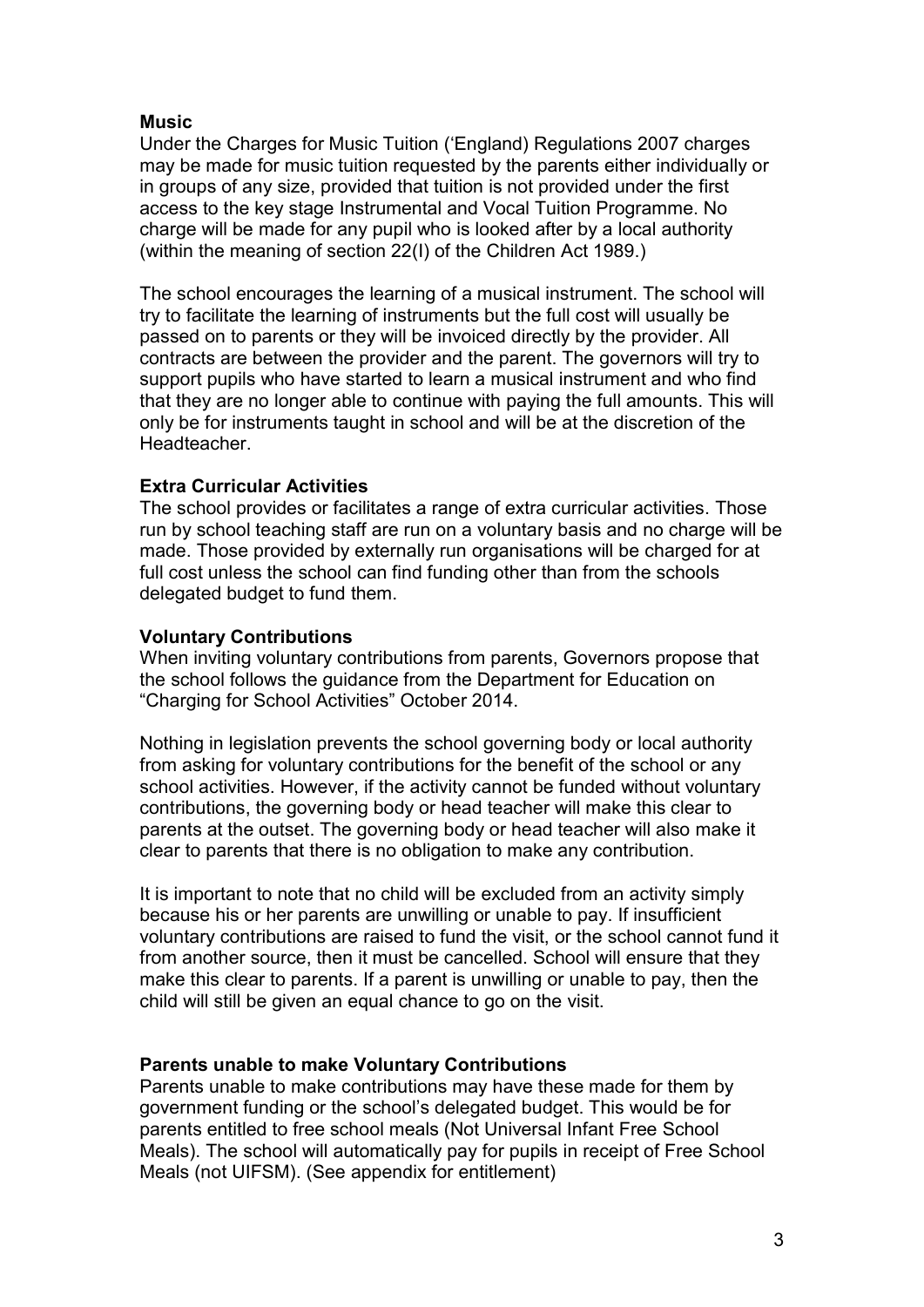# Publication of the policy

This policy will be published on the school website and is available from the school office.

#### Policy review

This will be reviewed in 2025 or if there is a significant change in the law.